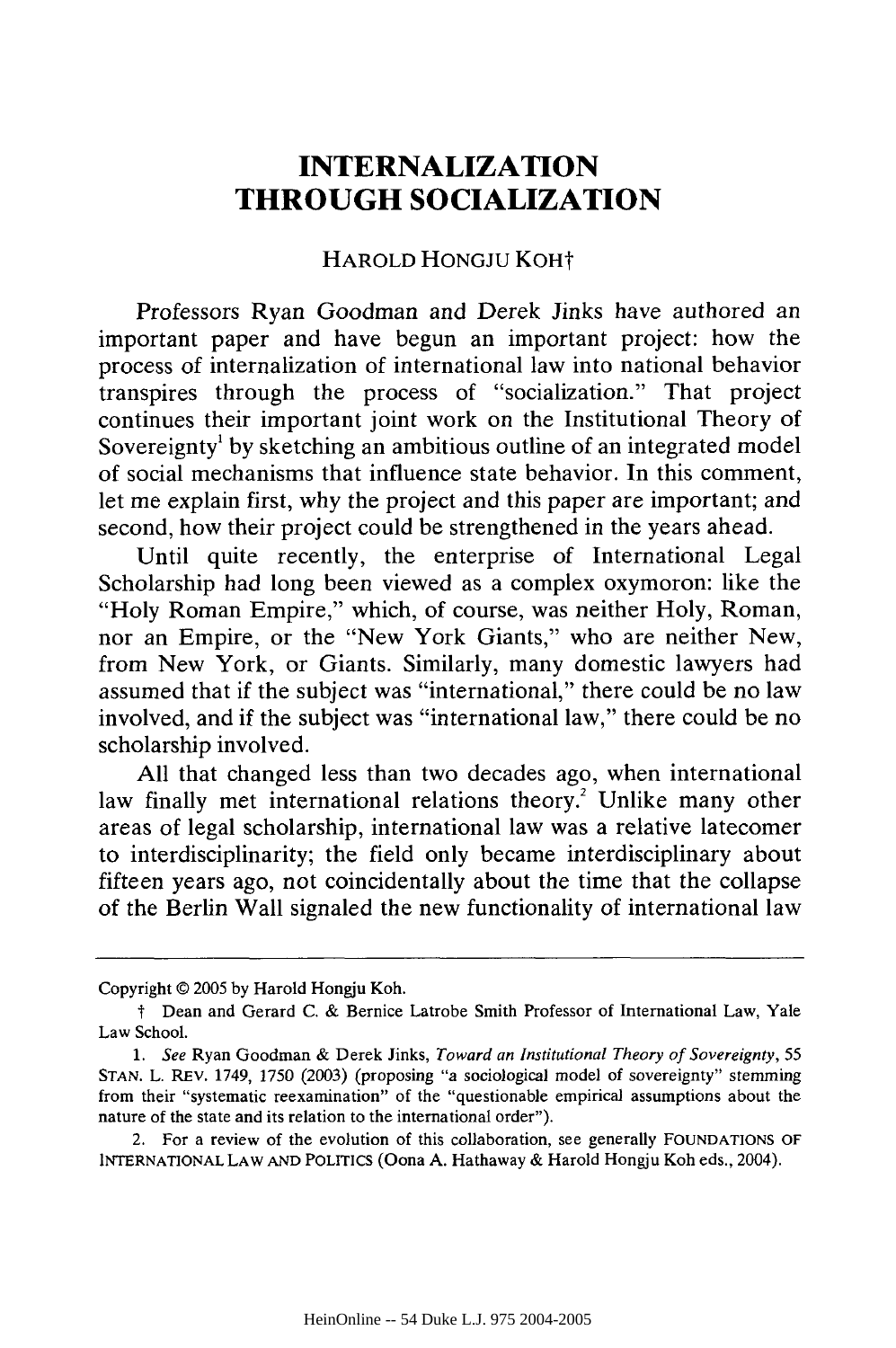rules. As Goodman and Jinks's article recognizes, the first generation of interdisciplinary international law/international relations work predictably adopted political science as the "other discipline," invoking rational choice theory as the exemplar of what constitutes political science. But over time, that interdisciplinary dialogue shifted. A whole range of international relations theories, drawn primarily from the schools of political science and political economy, were imported into the essentially doctrinal, "old legal process" approach of international legal scholarship.<sup>3</sup> The main challenge to rationalist thought during this period came from the constructivist, "ideational" school of international relations theory, typified by the work of such constructivist political science scholars as Professors John Gerard Ruggie, Alexander Wendt, Kathryn Sikkink, and Martha Finnemore. The lead dialectic arose between "interest-based theories"-those theories that take state interests as givens-and "idea-based" theories-those theories that take state interests as constructed socially through the influence of ideas. This dialectic led to the nowfamiliar, but increasingly tired, dichotomy between realists and constructivists, with the former group tending to believe that international law promotes compliance primarily by relying on techniques of coercion and the latter group suggesting that compliance grows more fundamentally from techniques of persuasion resting on the power of norms.'

Goodman and Jinks's paper takes this first-generation scholarship as a given, and moves deeper, thus constituting a leading example of what may now be fairly called "Second-Generation" International Law/International Relations scholarship. Goodman and Jinks's

<sup>3.</sup> For a compressed intellectual history, see Harold Hongju Koh, *Transnational Legal Process,* 75 NEB. L. REV. 181, 186-94 (1996) (comparing the history of domestic legal process scholarship with international legal process scholarship).

*<sup>4.</sup> See generally* MARTHA **FINNEMORE, NATIONAL INTERESTS IN** INTERNATIONAL SOCIETY **(1996);** MARGARET **E.** KECK **&** KATHRYN SIKKINK, ACTIVISTS BEYOND BORDERS: **ADVOCACY** NETWORKS **IN** INTERNATIONAL POLITICS **(1998);** ALEXANDER **E. WENDT, SOCIAL** THEORY OF INTERNATIONAL **POLITICS (1999);** Martha Finnemore & Kathryn Sikkink, *International Norm Dynamics and Political Change,* **52 INT'L** ORG. 887 (1998); Martha Finnemore & Kathryn Sikkink, *Taking Stock: The Constructivist Research Program in International Relations and Comparative Politics,* 4 **ANN.** REV. POL. SCI. 391 (2001); John Gerard Ruggie, *What Makes the World Hang Together? Neo-utilitarianism and the Social Constructivist Challenge,* 52 INT'L ORG. 855 (1998); Alexander Wendt, *Anarchy is What States Make of It: The Social Construction of Power Politics,* 46 INT'L ORG. 391 (1992).

<sup>5.</sup> For elaboration of the history of this debate, see Harold Hongju Koh, *Why Do Nations Obey International Law?,* 106 YALE L.J. 2599, 2615-34 (1997).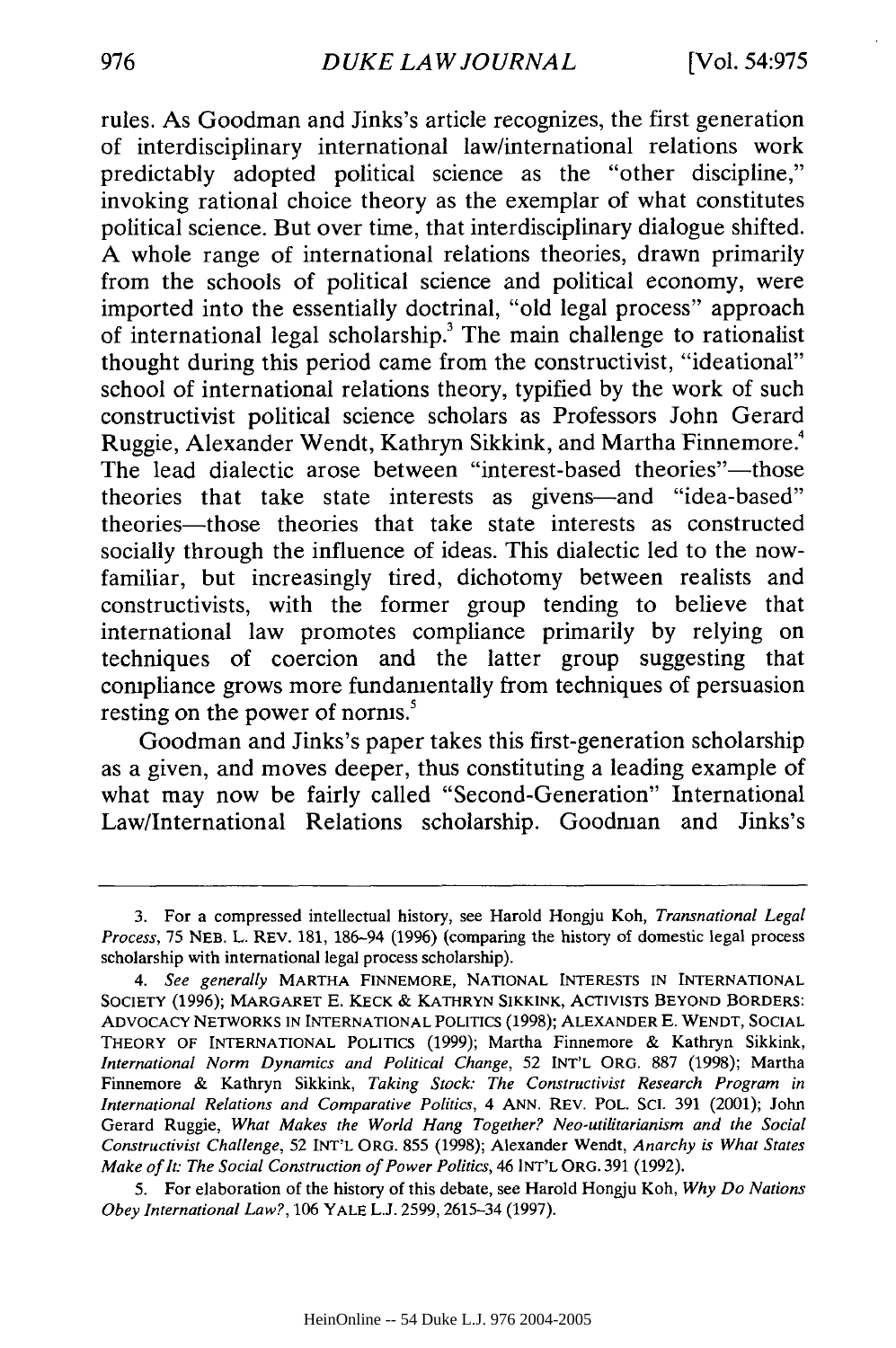approach gets past the question usually asked by first-generation international law and international relations scholars—namely, "Does international law matter?"—and instead brings the microscope into sharper focus, asking, "Given that international law matters, what are the social mechanisms that help *make* international law matter?" Goodman and Jinks then recognize that the mechanics of social influence have so far been grossly underspecified in the literature. In their view, we must start studying not just the macroprocesses, but also the social mechanisms that actually govern the social influence of law, i.e., the microprocesses of social influence that affect what I have elsewhere called "norm-internalization." In short, their piece is a case study in internalization through socialization.

By refocusing the inquiry, Goodman and Jinks bring a new dimension to the study of the anatomy of social influence: identification of "patterns of acculturation."<sup>7</sup> Their article usefully makes clear that chosen social mechanisms are distinct from methodological orientations. Some constructivists emphasize coercion; some rationalists emphasize persuasion. Thus, the traditional coercion-persuasion dichotomy invoked by both realists and constructivists really masks a trichotomy that includes a third way-patterns of acculturation, or societal pressures upon a state to assimilate with a higher normative standard.

By focusing on acculturation over coercion and persuasion, Goodman and Jinks place themselves squarely in the constructivist camp, talking about how preferences form and change through a complex interaction between process and ideas. As significantly, their study of social mechanisms requires the importation of a new discipline-not political science and international relations, which have traditionally been the social sciences applied to international legal studies-but Law and Sociology, a field in which both of these scholars have advanced degrees. Their work thus imports into interdisciplinary work in international relations a new literature that has not previously been much read or invoked by international law scholars, namely the New Institutional Theory of organizations, pioneered by such sociology scholars as Professors Paul DiMaggio, Woody Powell, John Meyer, and Lynne Zucker.<sup>8</sup>

*<sup>6.</sup> Id.* at 2646.

<sup>7.</sup> Ryan Goodman & Derek Jinks, *How to Influence States: Socialization and International Human Rights Law,* 54 DUKE L.J. 621, 638 (2004).

<sup>8.</sup> See generally sources cited in Goodman & Jinks, *id.* at 626-27 n.9.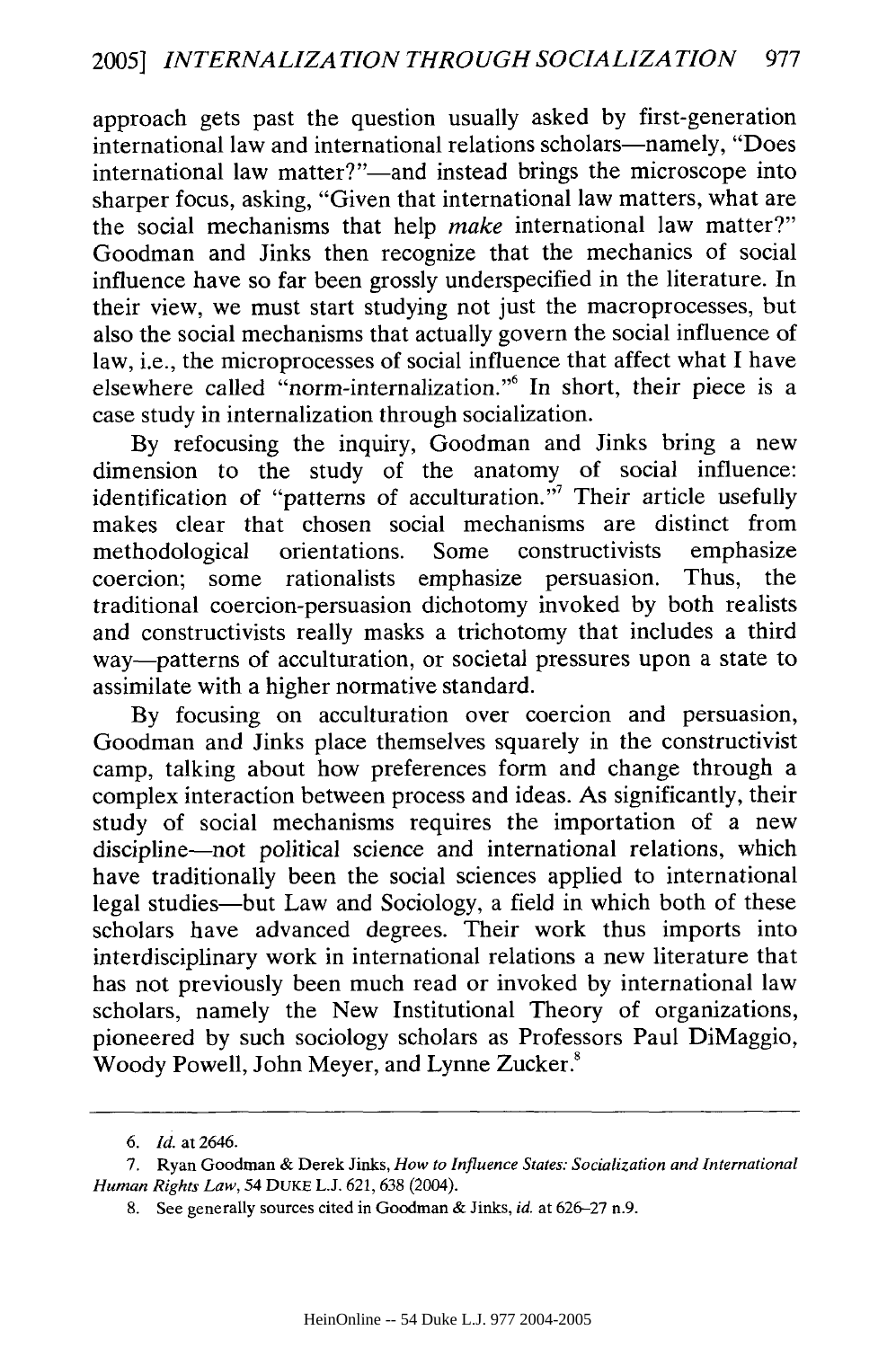Goodman and Jinks's law-and-sociology approach leads them to the broader notion of world policy institutionalism described in their *Stanford Law Review* paper, a theory rooted in the sociology of organizations. That theory asks why nation-states end up identifying with a referent group and trying to keep up with a community standard in global affairs.<sup>9</sup> Their sustained examination of this question leads them toward an as-yet underdeveloped, but potentially promising, sociological model of state sovereignty, which sees the state not as a monolith, but as an institutionalized organizational form embedded in global cultural order. Thus, the approach sees the globalization of human rights as an aspect of the broader globalization of culture and language, which, as much as particular ideas, has the potential to define and redefine the legitimate purposes of the nation-state.

In one sense, Goodman and Jinks's approach is not new. Their broader world polity model has close familial ties to the English "international society" school of Grotian heritage.<sup>10</sup> Like the American constructivists, the British "international society" scholars see the norms, values, and social structure of international society as helping to form the identity of, and then to acculturate the national actors who operate within, that international society. Nations thus obey international rules not just because of sophisticated calculations about how compliance or noncompliance will affect their interests, but because a repeated habit of obedience within a societal setting socializes them and remakes their interests so that they come to value

<sup>9.</sup> Goodman & Jinks, *supra n.* **1.**

**<sup>10.</sup> HEDLEY BULL,** THE ANARCHICAL SOCIETY **13, 28-33 (1977):**

<sup>[</sup>Ilf states today form an international **society...** this is because, recognising certain common interests and perhaps common values, they regard themselves as bound by certain rules in their dealings with one another **....** [and] co-operate in the working of institutions such as the forms of procedures of international law, the machinery **of** diplomacy and general international organisation, and the customs and conventions of war.

For other writings in this vein, see generally ADAM WATSON, THE EVOLUTION OF **INTERNATIONAL SOCIETY (1992);** MARTIN WIGHT, *Collected Lectures of Martin Wight on International Theory at the London School of Economics, in* **INTERNATIONAL** THEORY: THE THREE TRADITIONS (Gabriele **Wight &** Brian Porter eds., 1992); Barry Buzan, *From International System to International Society: Structural Realism and Regime Theory Meet the English School,* 47 **INT'L** ORG. 327 (1993); Andrew Hurrell, *International Society and the Study of Regimes: A Reflective Approach, in* REGIME THEORY **AND** INTERNATIONAL RELATIONS 49 (Volker Rittberger ed., 1993); James Mayall, *International Society and International Theory, in* THE REASON OF STATES: A STUDY IN INTERNATIONAL POLITICAL THEORY 122 (Michael Donelan ed., 1978).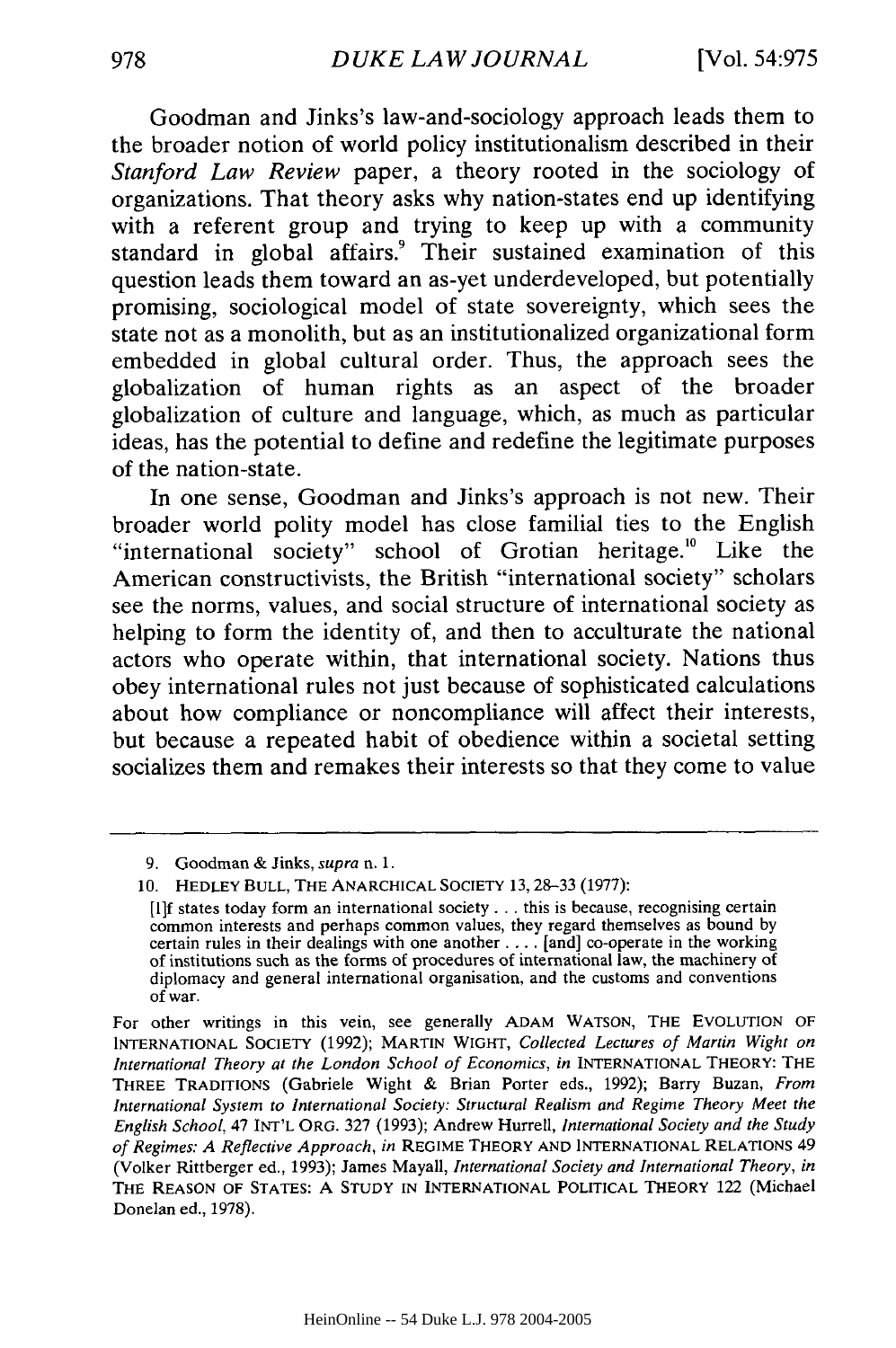rule compliance. In Andrew Hurrell's words, "[A] good deal of the compliance pull of international rules derives from the relationship between individual rules and the broader pattern of international relations: states follow specific rules, even when inconvenient, because they have a longer-term interest in the maintenance of lawimpregnated international community."<sup>11</sup>

Nevertheless, the Goodman and Jinks approach charts several new directions beyond their distinctive choice of a sociological methodology. First, although this particular paper is not empirical, their argument can be tested as part of an emerging wave of empirical scholarship in international law and international relations.<sup>12</sup> Second, they focus not on the traditional subject matter of international law/international relations-international trade-but, rather, on the more thorny topic of human rights. Human rights has traditionally been the toughest case study for interdisciplinary theory because compliance with international human rights rules cannot easily be explained as reciprocity or by reference to a larger cooperation or coordination game. Moreover, human rights is the subject matter area in international affairs where the largest enforcement deficit exists, inasmuch as the costs of enforcement appear high and the benefits seem low by traditional state interest calculations. Third and finally, Goodman and Jinks start an important process of looking not just at channels of influence, but at broader questions of regime design<sup>13</sup> membership, rule precision, and enforcement and monitoring mechanisms. They suggest that if acculturation and not coercion is the main approach to social influence, then "hard" mechanisms of social influence are not necessarily more effective in securing compliance than softer norms.

If these are the virtues of the emerging Goodman-Jinks project, in what ways can their project be strengthened? First, they need to test their approach against many more contemporary concrete examples, not just historical examples of the kind usefully suggested by José

<sup>11.</sup> Hurrell, *supra* note 10, at 59.

<sup>12.</sup> *See generally* Ryan Goodman & Derek Jinks, *Measuring the Effects of Human Rights Treaties,* 14 EUR. J. INT'L L. 171 (2003) (critiquing Hathaway, *Do Human Rights Treaties Make a Difference?, infra);* Oona A. Hathaway, *Do Human Rights Treaties Make a Difference?,* <sup>111</sup> YALE L.J. 1935 (2002) (presenting the results of empirical research on the effectiveness of human rights treaties); Oona A. Hathaway, *Testing Conventional Wisdom,* 13 EUR. J. INT'L L. *185* (2003).

<sup>13.</sup> Such scholars as Oona Hathaway, Andrew Guzman, and Kal Raustiala have begun looking into regime design questions as well.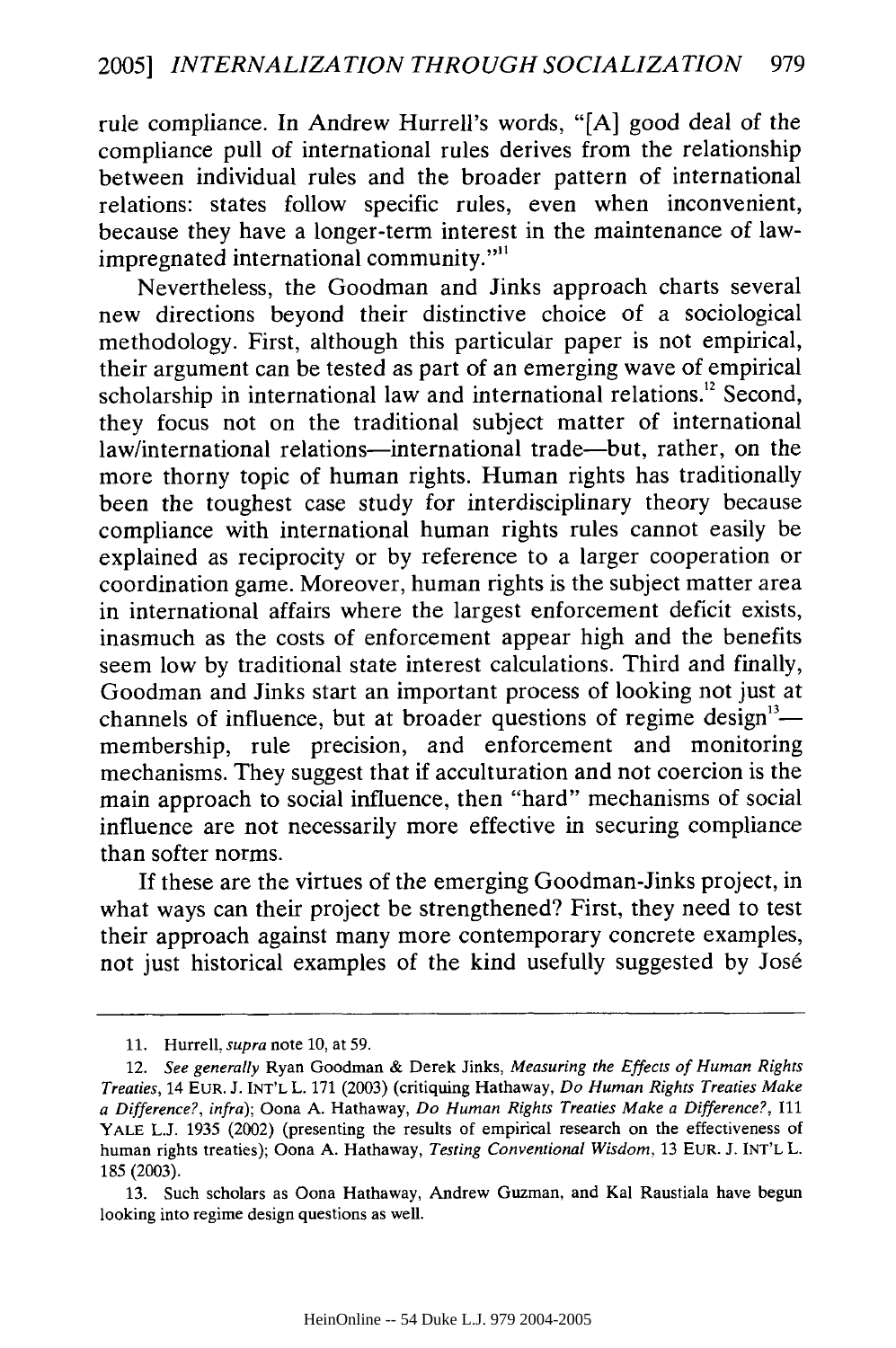Alvarez.<sup>14</sup> For example, they could study the success of their theory of state socialization along a spectrum of states: from North Korea, to Libya, to China, to Turkey, to the post-September 11 United States. Each of these countries presents a differing level of community participation and a differing degree of issue linkage, in some cases contractual, in other cases community-based. Instead of treating all nation-states as standing at a comparable stage of national evolution, the Goodman-Jinks model should distinguish among different national agendas for global legitimation through human rights compliance. North Korea is a prime example of an extraordinarily isolated country that barely participates in the international community. To the extent that it can be socialized, this socialization must begin through quid-pro-quo contractual issue linkages-for example, the trading of food and energy for reduction of nuclear production and specific human rights improvements. A country such as Libya presents a developing example of a previously isolated country that the United States is now seeking to socialize into international norms through a broad array of emerging issue linkages.

By contrast, countries such as China and Turkey, each of which exhibit serious human rights abuses, also display increasing degrees of community participation. Turkey, for example, must comply with European human rights norms as a condition of joining the regional economic community, and China is entering the global economic community-symbolized by membership in the World Trade Organization-without yet having acceded fully to the global human rights agenda. Thus, these different states seek socialization and legitimation for different reasons: North Korea, in an effort to eliminate its pariah status; Turkey and China, in an effort to promote community acceptance; and the United States, out of a desire to promote a broader global leadership agenda.<sup>15</sup>

What Goodman and Jinks should clarify is that, at base, their third way-acculturation-is really an intermediate way *between* coercion and persuasion-a form of incomplete internalization that results from incomplete persuasion. Anyone who parents a teenage child quickly learns that between norm acceptance and norm

<sup>14.</sup> Josd E. Alvarez, *Do States Socialize?,* 54 DUKE L.J. 961 (2005).

<sup>15.</sup> For a discussion of the different incentives of North Korea, Iraq, and the United States within the global human rights system, see generally Harold Hongju Koh, *Jefferson Memorial Lecture: Transnational Legal Process After September 11th,* 22 BERKELEY J. INT'L L. 337 (2004); Harold Hongju Koh, *On American Exceptionalism,* 55 STAN. L. REV. 1479 (2003).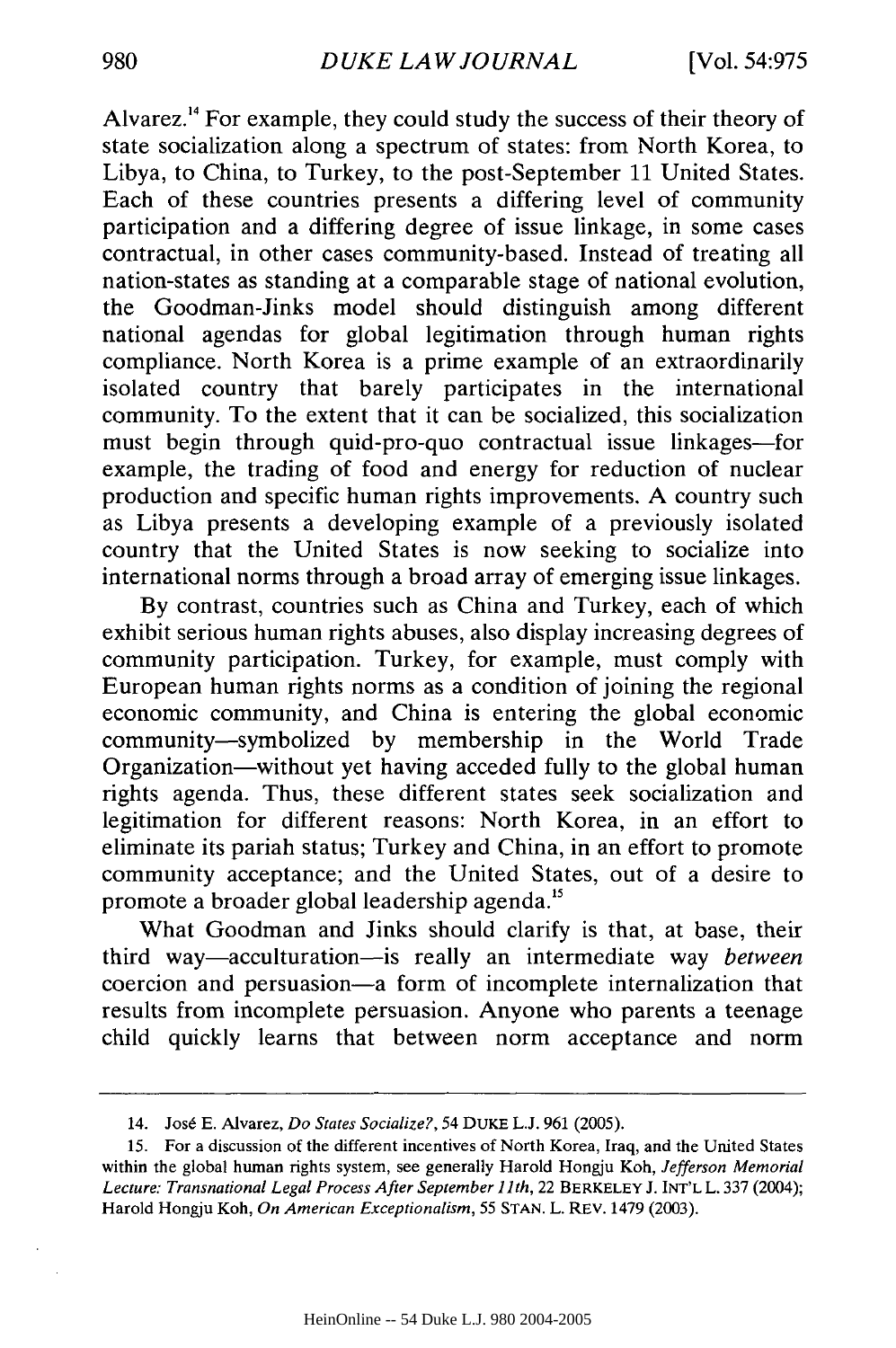compliance is a large zone that can be thought of a zone of "norm conformity." In any close-knit community there are intense, internally felt pressures to conform and thereby to reduce a community member's discomfort level at being a visible outlier. In this zone, the motives for conformity are complex. A form of "human rights covering" occurs, in which countries and leaders accede to the pressures to acculturate out of a combination of norm acceptance, conformity, and self-interest. For example, the recent debacle of U.S. torture at Abu Ghraib triggered a range of American responses that combined to create a national incentive to conform. But those responses were themselves varied, ranging from those who were morally offended by the acts, to those who were disturbed by the harm to America's international reputation, to those who were more outraged by the outrage against Abu Ghraib than by Abu Ghraib itself. In moving toward an integrated, mutually reinforcing model of social mechanisms, Goodman and Jinks would do well to introduce more dynamic elements, tracking the evolution of a state's norminternalization from coercion to persuasion to internal acceptance. These are not distinct alternatives, but rather, stages in an evolutionary process, whereby persuasion often occurs in the shadow of coercion, and acculturation often occurs in the shadow of persuasion.

In this evolutionary process, moments of political transition are important in ways that Goodman and Jinks do not fully address. Countries that have converted to human rights acceptance tend to be "more Catholic than the pope," as illustrated, for example, by the role of Nelson Mandela in South Africa, Vaclav Havel in the Czech Republic, and Kim Dae Jung in South Korea.

Goodman and Jinks also have yet to develop the details of their discussion of *domestic* channels of influence, explaining, for example, how a society can move from a textual internalization of international norms (for example, in the U.S.-occupation-influenced Iraqi constitution) to "internalization on the ground," in the sense of genuine social acceptance of human rights norms (what I call elsewhere the process of "social internalization").<sup>16</sup> Their model also unduly emphasizes positive treaty law over unwritten customary law and makes insufficient use of the notion of an "interpretive

**<sup>16.</sup>** *See generally* Harold Hongju Koh, *The 1998 Frankel Lecture: Bringing International Law Home,* 35 HOUS. L. REV. 623 (1998) (describing the difference between legal, social, and political internalization).